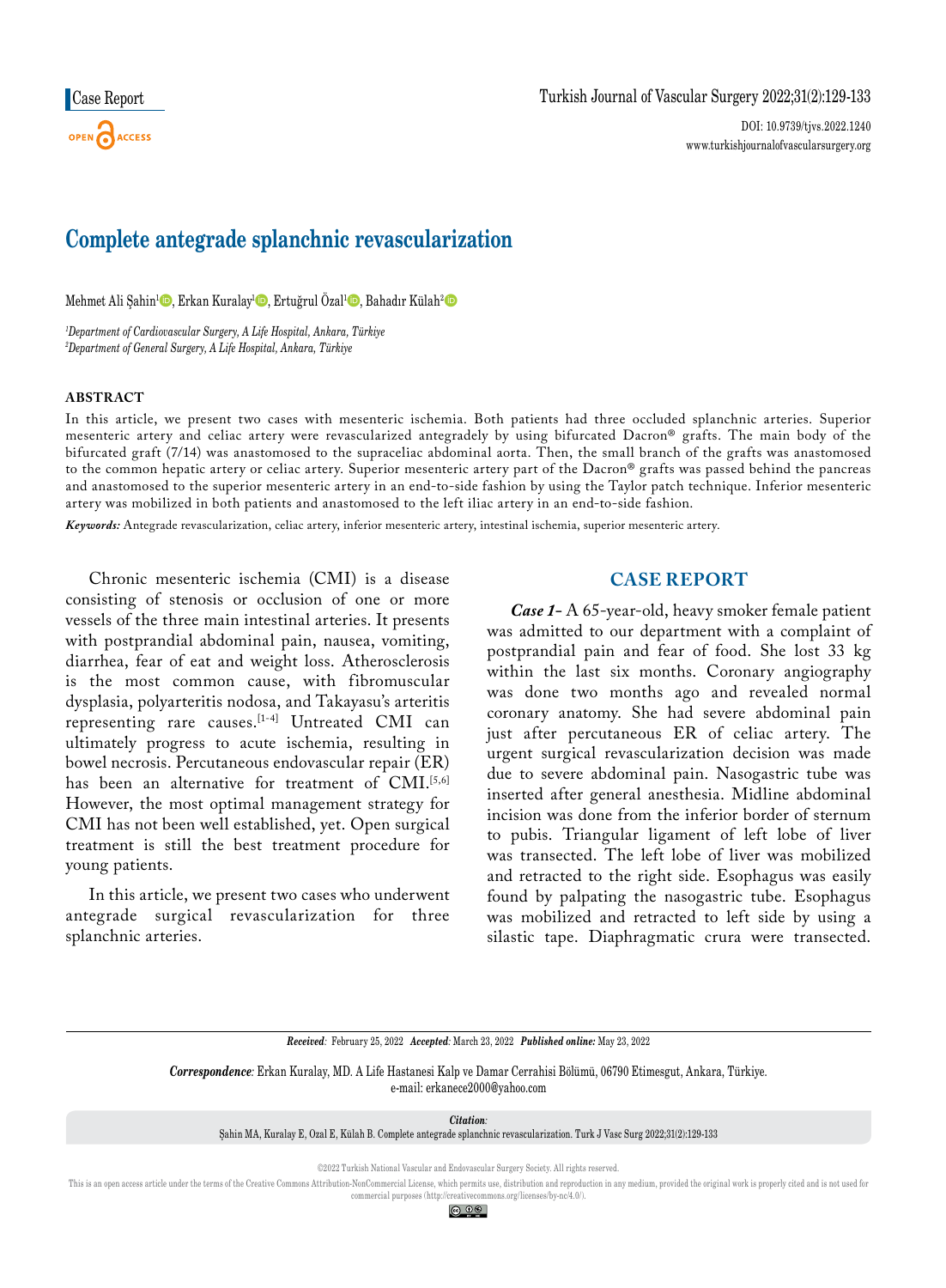Supraceliac aorta was taped. There was serious dissection in the proximal part of celiac artery. Blood was accumulated around the celiac artery. There was ischemic appearance on spleen. Spleenectomy was performed in usual fashion. Common hepatic artery was found and mobilized/taped. Superior mesenteric artery (SMA) was found below the transverse colon. Heparin (100 IU/kg) was administrated. A partial clamp was placed to the supraceliac aorta and a tailored, main bifurcated Dacron® (Medox Medical, Newark, NJ, USA) graft (7/14 size) was anastomosed to aorta in an end-to-side fashion. Aortic partial clamp was removed (Figure 1a). Small right branch of the bifurcated graft was anastomosed to common hepatic artery in an end-to-side fashion. The other branch of the graft was passed from behind the pancreatic body with extreme care for splenic vein. The SMA was clamped and 3-cm arteriotomy was done. A Taylor patch with the saphenous vein was done on SMA (Figure 3a). Then, the left branch of the Dacron® graft was anastomosed to SMA in an end-to-side fashion. Inferior mesenteric artery (IMA) was found and mobilized/taped. The proximal part of the IMA was ligated and then resected until the atherosclerosisfree part of the IMA was found, and a bulldog clamp was placed. The left iliac artery mobilized and taped.

The IMA was anastomosed to the left iliac artery in an end-to-side fashion. The drain was placed in the Douglas cavity. Postoperative course was uneventful. We allowed oral intake in the postoperative second day. Clopidogrel (75 mg/day) and acetylsalicylic acid (100 mg/day) were administrated. The Douglas drain was removed on postoperative Day 11 due to excessive amount of lymphatic drainage. The patient was discharged on postoperative Day 15. We could not perform postoperative control tomography due to reduced renal function. Doppler ultrasonography revealed both SMA and common hepatic artery graft patency. Antegrade blood flow was also detected on IMA at Doppler ultrasound examination.

*Case 2-* A 57-year-old male patient was admitted to our department with a complaint of severe postprandial abdominal pain. He lost 21 kg within the last four months. Tomographic angiography and coronary angiography were done (Figure 2a). Percutaneous coronary stenting was done due to severe right coronary artery (>70%) lesion. The elective surgical revascularization decision was made. A nasogastric tube was inserted after general anesthesia. A midline abdominal incision was done from the inferior border of sternum to pubis. Triangular ligament of left lobe



**Figure 1. (a)** Main body of (7-14) bifurcated graft anastomosed to supraceliac abdominal aorta. Right limb of bifurcated graft was anastomosed to common hepatic artery in end-to-side fashion. Left limb of bifurcated graft was passed from behind pancreas and anastomosed to superior mesenteric artery. **(b)** Main body of (7-14) bifurcated graft anastomosed to supraceliac abdominal aorta. Left limb of bifurcated graft was anastomosed to celiac artery in an end-to-end fashion. Right limb of bifurcated graft was passed from behind pancreas and anastomosed to superior mesenteric artery.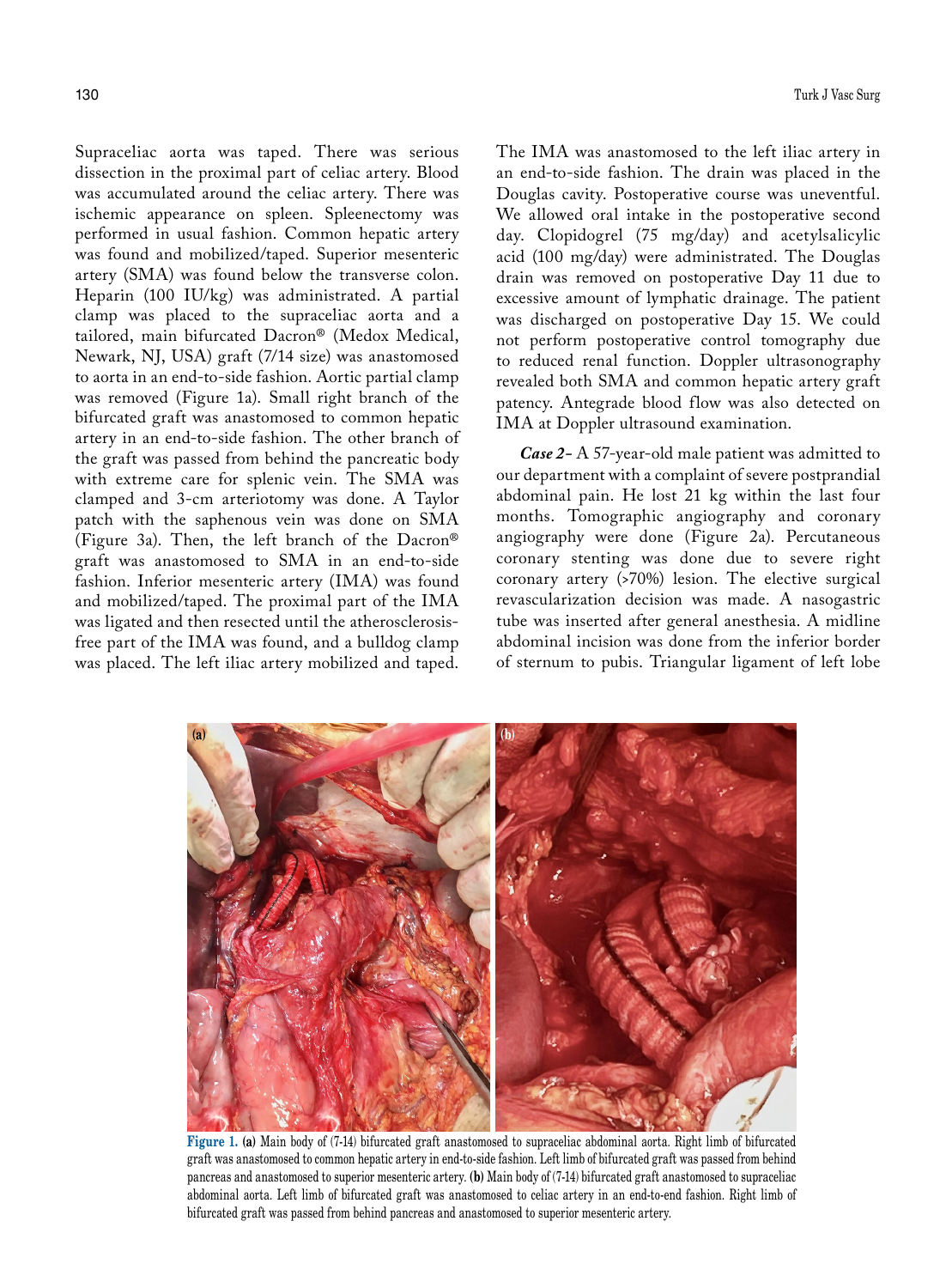#### Mesenteric revascularization 131



**Figure 2. (a)** Preoperative tomographic angiogram showing complete obstruction both celiac and superior mesenteric artery (Case 2). **(b)** Anterior view of postoperative tomographic angiogram showing both celiac and superior mesenteric artery limbs perfectly patency (Case 2). **(c)** Lateral view of postoperative tomographic angiogram showing patent both celiac and superior mesenteric artery limbs. Taylor patch bulge is easily noticed at the superior mesenteric artery anastomosis (Case 2).

of liver was transected. The left lobe of liver was mobilized and retracted to the right side. Esophagus was easily found by palpating the nasogastric tube. Esophagus was mobilized and retracted to the right side by using a silastic tape. Diaphragmatic crura were transected. The supraceliac aorta was rounded/taped. Celiac artery was found and taped. The SMA was found below the transverse colon. Heparin (100 IU/kg) was administrated. A partial clamp was placed to the supraceliac aorta and a tailored, bifurcated Dacron® graft (7/14 size) was anastomosed to the aorta in an end-to-side fashion. The proximal part of the celiac artery was divided just after arising from the aorta and was ligated. The celiac artery wall was extremely thin. The saphenous vein was opened longitudinally and this saphenous vein was wrapped around the proximal



**Figure 3. (a)** Taylor patch is placed over the superior mesenteric artery and then superior mesenteric artery limb of bifurcated graft is anastomosed in an end-to-side fashion. **(b)** Inferior mesenteric artery is mobilized and transected from the origin of abdominal aorta and anastomosed to left iliac artery end-to-side fashion.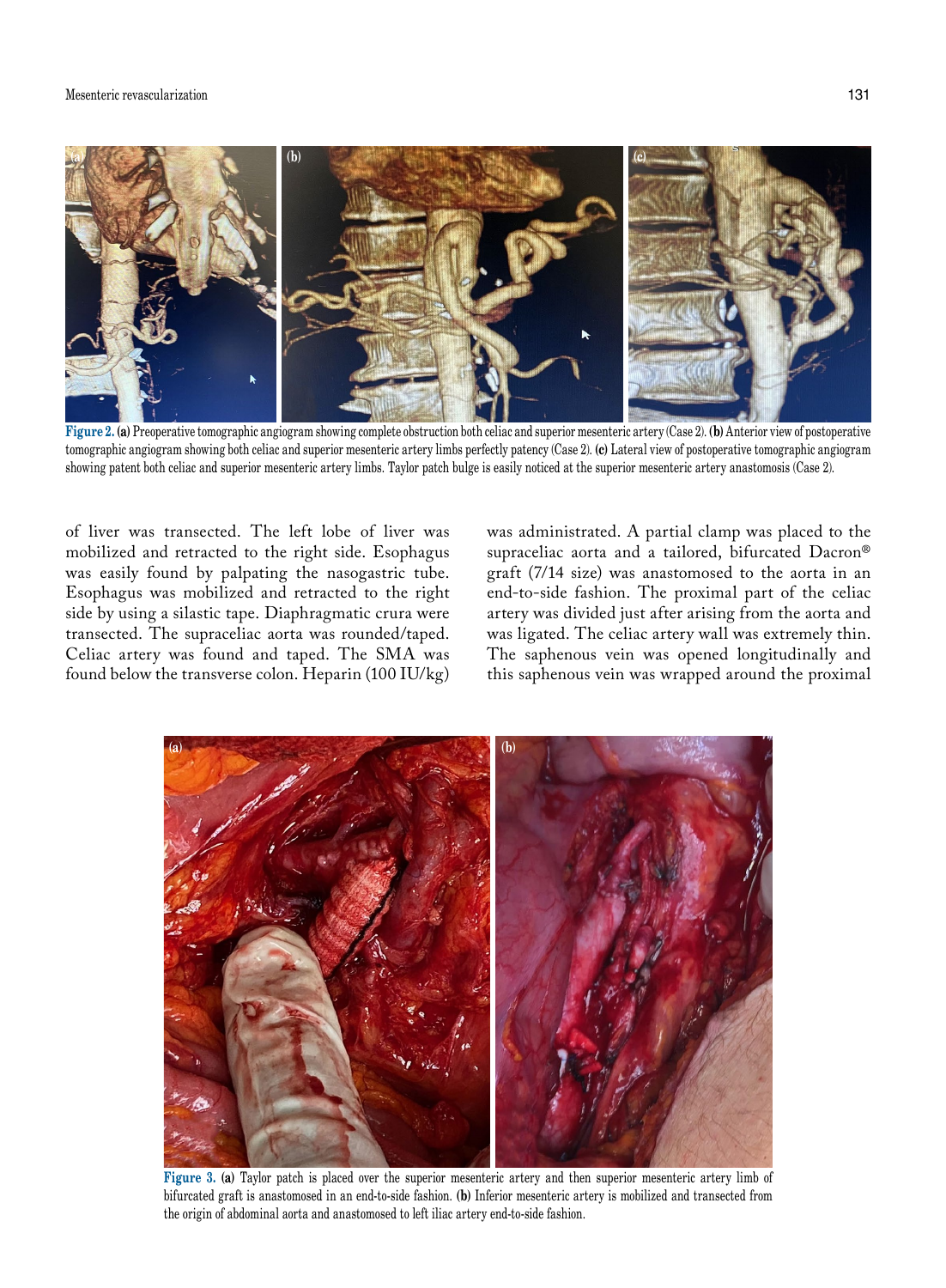celiac artery to obtain good hemostasis. Small left branch of the bifurcated graft was anastomosed to the celiac artery in an end-to-end fashion (Figure 1b). The other branch of the graft was passed from behind the pancreatic body. The SMA was clamped and 3-cm arteriotomy was done. A Taylor patch with saphenous vein was done on SMA (Figure 3a). Then, the right branch of the Dacron® graft was anastomosed to SMA in an end-to-side fashion. The IMA was found and mobilized/taped. The proximal part of the IMA was ligated, the atherosclerosis-free part of the IMA was found, and a bulldog clamp was placed. Left iliac artery was mobilized and taped. The IMA was anastomosed to the left iliac artery in an end-to-side fashion and the clamps were, then, removed (Figure 3b). A drain was placed in the Douglas cavity. The postoperative course was uneventful. Oral intake was allowed in the postoperative second day. Clopidogrel (75 mg/day) and acetylsalicylic acid (100 mg/day) were administrated. The Douglas drain was removed on postoperative Day 7. The patient was discharged on postoperative Day 10. Postoperative control tomography was done which revealed patent SMA and celiac artery grafts (Figure 2b, c). The patency of the IMA was controlled by Doppler ultrasound and antegrade blood flow detected on IMA.

## **DISCUSSION**

Mesenteric ischemia requiring revascularization is associated with high mortality in both chronic and acute forms. Open surgical treatment with bypass, endarterectomy, or embolectomy has been the standard for many years. Given the rarity of the disease, there are few reported series with large numbers of patients undergoing surgery for CMI. Relatively high-volume centers have reduced operative mortality to 12%.[1-6] Mortality with revascularization for acute mesenteric ischemia (AMI) is typically more than 50%.[4-7] Schermerhorn et al.[4] reported that the surgical revascularization mortality rate was the highest with embolectomy and the lowest with bypass in AMI states. This is likely due to the lack of an established collateral circulation with embolization. Bypass surgery has been performed for CMI to obtain good results. Antegrade revascularization from supraceliac or descending aorta has favorable results due to the relatively short graft requirement, less turbulence, and kinking avoidance. Retrograde revascularization refers to inflow from abdominal aorta and iliac arteries.[2-6] We used supraceliac aorta for arterial inflow in our both cases. Mobilization of the left lobe of the liver and diaphragmatic crura are surgically demanding, particularly in obese and hemodynamically instable patients and, therefore, some surgeons can bypass only SMA. Foley et al.<sup>[8]</sup> advocated that isolated alone SMA revascularization can achieve satisfactory results. The proximal part of the duodenum and gastric blood flow are mainly originated from celiac artery. Isolated SMA revascularization may cause ischemic symptoms due to the reduced blood flow of the celiac artery. If there is a stenosed celiac artery, when SMA graft is occluded, severe ischemic symptoms and even bowel necrosis may develop at the time of diagnosis. Some surgeons perform all three splanchnic artery revascularization to obtain good results. We also performed all three splanchnic artery revascularization, celiac artery, and SMA and revascularization was done firstly and IMA was implanted later in our both cases. In the current practice, IMA revascularization was done mainly, if there was an unattainable SMA condition. Despite enhanced mesenteric collateral circulation, colonic ischemia may develop in some cases. We believe that if there is a good-caliber IMA, it should be revascularized.<sup>[9-11]</sup> McAfee et al.<sup>[12]</sup> performed complete splanchnic revascularization in their study. They advocated that complete splanchnic revascularization also increased the graft patency rate. They reported a three-vessel graft patency rate as 90%, a two-vessel patency rate as 54%, and a single-vessel patency rate 0% at three years. We previously demonstrated that IMA revascularization during abdominal aorta aneurysm surgery might cause rapid bowel movements in the postoperative period.<sup>[13]</sup> Graft choice is a serious issue in the current practice. Enough-size saphenous vein may obtain adequate blood flow. However, relatively small size saphenous vein may not have satisfactory blood flow in SMA, particularly after meals. We used Dacron® grafts for CMI. However, if there was bowel infarction and perforation, we routinely prefer saphenous vein to avoid graft infection. Intimal hyperplasia may usually cause early prosthetic graft stenosis. The same phenomenon may also cause early prosthetic graft stenosis. We utilized the Taylor patch technique by the using saphenous vein in our cases. Percutaneous ER has been a minimally invasive alternative for treatment of CMI.[5,6] The ER has good result for ostial lesions. However, dissection of the splanchnic arteries has been reported. Extensive dissection of the SMA have fatal results and makes surgical treatment impossible. The ER was firstly performed in Case 1, but celiac artery dissection during ER intervention caused AMI. Endovascular repair is recommended in patients with short life expectancy, high cardiopulmonary risk,